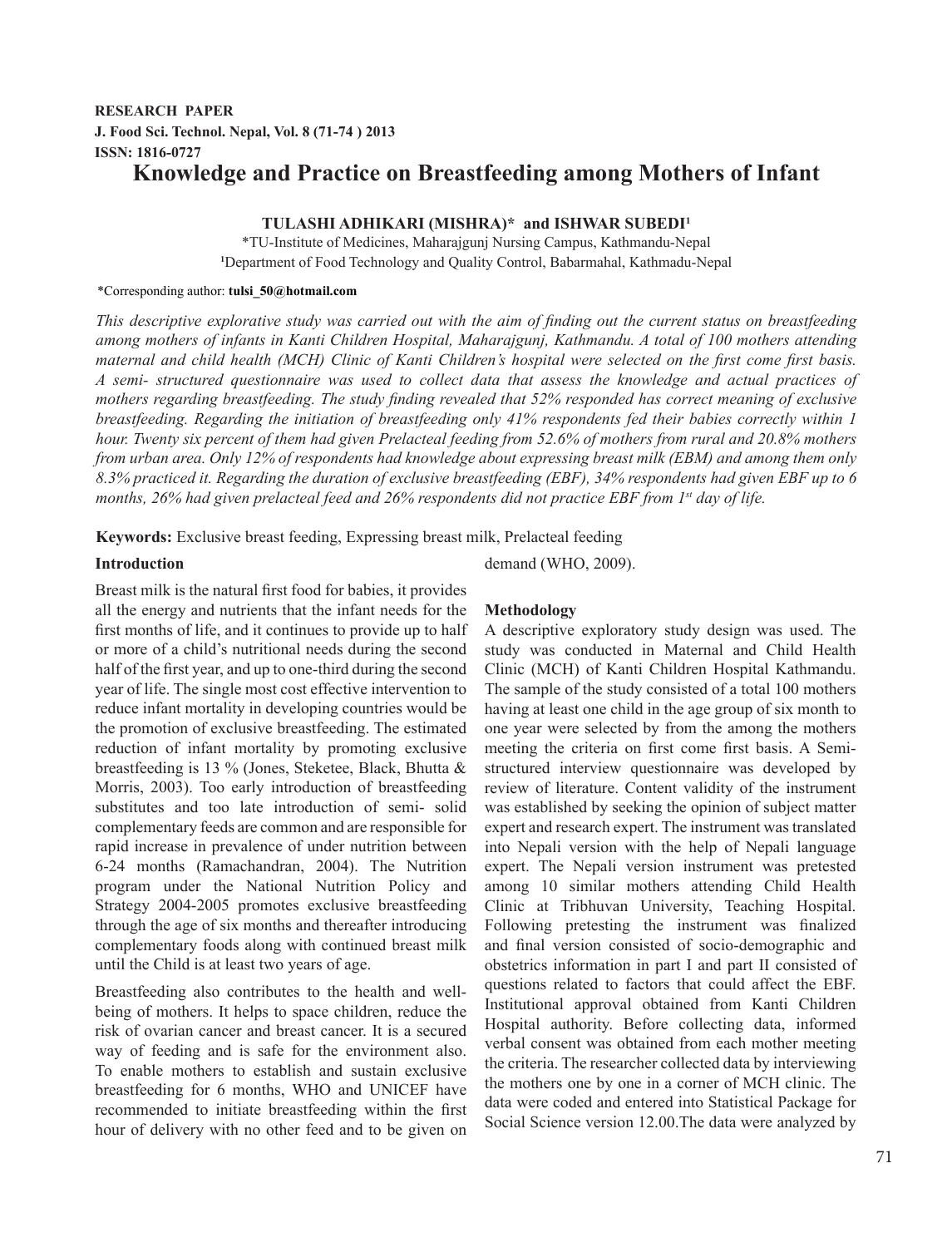using descriptive analysis such as frequency, percentage and inferential statistics such as Chi-square and odds ratio were used on relevant to find out the association between selected variables.

## *Results*

## *Socio – Demographic Characteristics of Respondents*

It can be revealed from table 1 that higher proportion (52%) of the respondents were of age group 21-25 years, 27% were 26–30 years, 11% were 15-20 years and 10% were 31-35 years. Majority of the respondents (48%) were from urban area, 33% were from Semi– urban area and 19% were from rural area. In the ethnic group, 35% mothers were Brahmin, 25% Chhetri, 14% Newar, 13% Tamang and 13% Rai and Magar. Regarding religion, there were 84% Hindu, 13% Buddhist and 3% Christian. As viewed in education, majorities (81%) were literate, among which Primary level was 21%, secondary level was 25% and higher secondary level was 35%. Concerning the occupation of mothers 78% were house wives, 14% were involved in service whereas 8% were involved business. Majority (67%) of respondent were

**Table 1. Socio – Demographic Characteristics of Respondents (n=100)**

| respondents (n. 100)          |            |
|-------------------------------|------------|
| <b>Variables</b>              | Percentage |
| Age in years                  |            |
| $15 - 20$                     | 11.0       |
| $21 - 25$                     | 52.0       |
| $26 - 30$                     | 27.0       |
| $31 - 35$                     | 10.0       |
| <b>Residence</b>              |            |
| Urban                         | 48.0       |
| Semi urban                    | 33.0       |
| Rural                         | 19.0       |
| <b>Ethnicity</b>              |            |
| <b>Brahmin</b>                | 35.0       |
| Chhetri                       | 25.0       |
| Newar                         | 14.0       |
| Rai /Magar                    | 13.0       |
| Tamang                        | 13.0       |
| <b>Educational Status</b>     |            |
| Illiterate                    | 19.0       |
| Primary Level                 | 21.0       |
| Secondary Level               | 25.0       |
| <b>Higher Secondary Level</b> | 35.0       |
| Occupation                    |            |
| House wife                    | 78.0       |
| Service                       | 14.0       |
| <b>Business</b>               | 8.0        |
| <b>Type of Family</b>         |            |
| Nuclear                       | 67.0       |
| Joint                         | 33.0       |
| <b>Economic Status</b>        |            |
| <b>Lower Status</b>           | 15.0       |
| Middle Status                 | 44.0       |
| <b>Higher Status</b>          | 41.0       |
|                               |            |

**Table 2. Knowledge of Mother regarding on Exclusive Breastfeeding (EBF)**

| $\mu$                      |               |         |  |  |  |  |
|----------------------------|---------------|---------|--|--|--|--|
| <b>Knowledge regarding</b> | <b>Number</b> | Percent |  |  |  |  |
| EBF                        |               |         |  |  |  |  |
| Yes                        | 52            | 52.0    |  |  |  |  |
| Nο                         | 48            | 48.0    |  |  |  |  |
| Total                      | 100           | 100.0   |  |  |  |  |

Among the 52 respondents, 40.4% of respondent's sources of information about EBF were from health professional, followed by radio/TV (26.9%), school curriculum (13.46%), newspaper /magazines (11.5%) and from the relatives and neighbors (7.7%) (Table 3)

|--|

| <b>Sources</b>                            | <b>Number</b> | Percent |
|-------------------------------------------|---------------|---------|
| <b>Health Professional</b>                | 21            | 40.4    |
| Radio/TV                                  | 14            | 26.9    |
| School Curriculum                         |               | 13.4    |
| Newspaper/Magazine<br>Relatives/Neighbors |               | 11.5    |
|                                           |               | 77      |
| Total                                     | 52            | 100.0   |

Regarding the initiation of breastfeeding only 41% respondents fed their baby correctly i.e. within 1 hour (Table 4)

| Table 4. Initiation of Breastfeeding after birth  |     |       |  |  |  |
|---------------------------------------------------|-----|-------|--|--|--|
| <b>Initiation of Breastfeeding Number Percent</b> |     |       |  |  |  |
| Within 1 hour                                     | 41  | 41.0  |  |  |  |
| After 1 hour                                      | 59  | 59.0  |  |  |  |
| Total                                             | 100 | 100.0 |  |  |  |

Regarding practice of EBF, 34% respondents practiced EBF upto 6 months while 66% respondents started mixed feeding before 6 months (Table 5)

## **Table 5. Practice of EBF up to 6 Months**

| <b>Responses</b> | <b>Number</b> | Percent |  |
|------------------|---------------|---------|--|
| Yes              | 34            | 34.0    |  |
| Nο               | 66            | 66.0    |  |
| Total            | 100           | 100.0   |  |

Regarding the duration of exclusive breastfeeding, 34% respondents had given EBF upto 6 months, 14% respondents had given EBF upto 4-5 months, 19% respondents had given EBF upto 2-3 months, 7% respondents had given EBF less than 2 months respectively and 26% respondents had given prelacteal feed. This means that 26% respondents did not practice EBF from  $1<sup>st</sup>$  day of life (Table 6)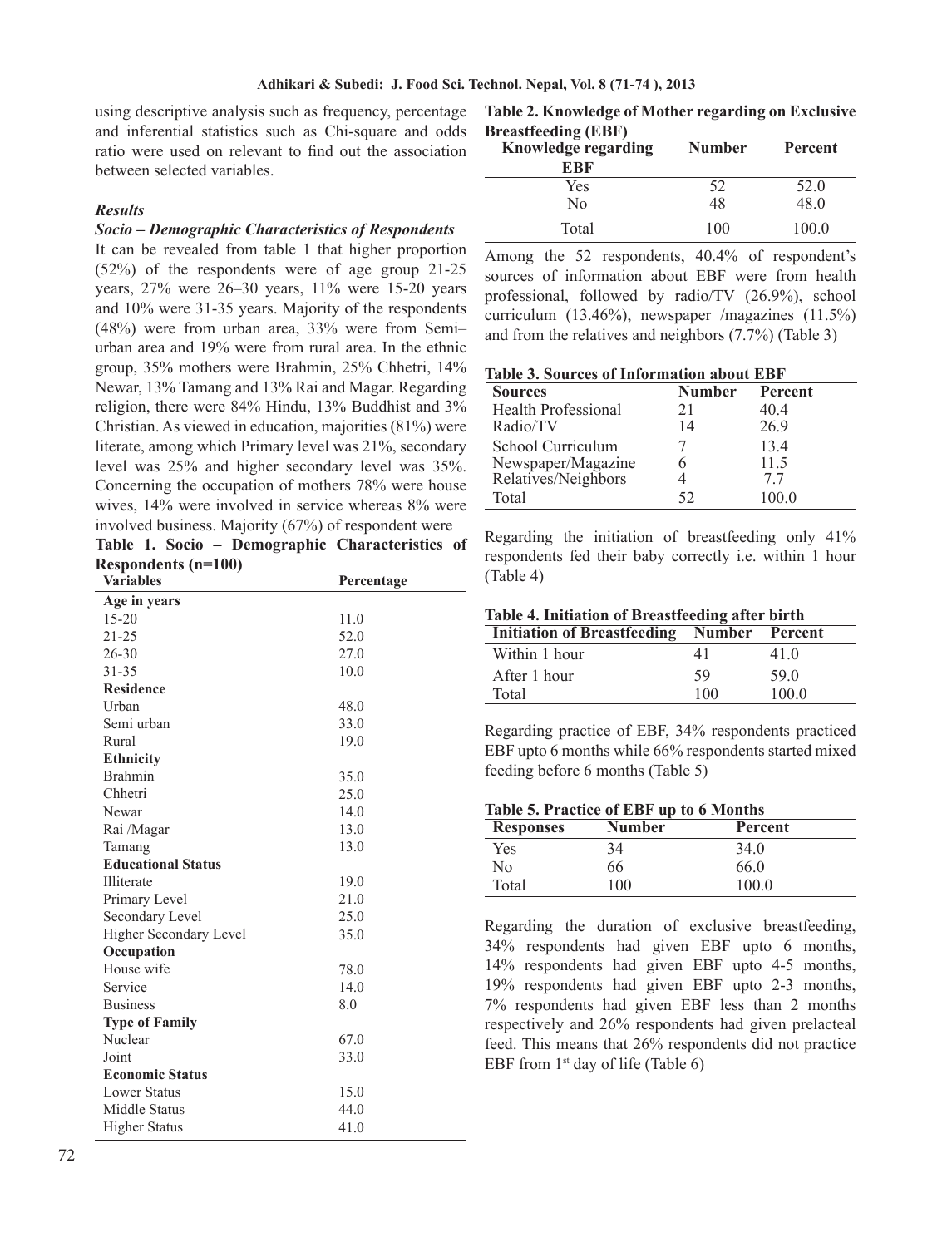| Adhikari & Subedi:  J. Food Sci. Technol. Nepal, Vol. 8 (71-74 ), 2013 |  |  |  |  |  |  |  |  |  |  |  |
|------------------------------------------------------------------------|--|--|--|--|--|--|--|--|--|--|--|
|------------------------------------------------------------------------|--|--|--|--|--|--|--|--|--|--|--|

| THOIC OF D'ALWIION OI EACHADH C' DI CHOICCANNE |         |  |  |  |  |
|------------------------------------------------|---------|--|--|--|--|
| <b>Number</b>                                  | Percent |  |  |  |  |
| 34                                             | 34.0    |  |  |  |  |
| 14                                             | 14.0    |  |  |  |  |
| 19                                             | 19.0    |  |  |  |  |
|                                                | 7 O     |  |  |  |  |
| 26                                             | 26.0    |  |  |  |  |
| 10O                                            | 1000    |  |  |  |  |
|                                                |         |  |  |  |  |

**Table 6. Duration of Exclusive Breastfeeding**

Regarding type of prelacteal feed among 26 mothers, 70% fed formula feed, 11.5% fed honey, 7.7% fed animal milk and 3% fed ghee (Table 7)

**Table 7. Type of Prelacteal Feeding**

| <b>Type of Prelacteal Feeding</b> | <b>Number</b> | Percent |
|-----------------------------------|---------------|---------|
| Formula Feed                      | 20            | 77 Q    |
| Honey                             |               | 11.5    |
| Animal Milk                       |               | 77      |
| <b>Ghee</b>                       |               | 38      |
| Total                             | 26            | 1000    |

Regarding the causes for giving prelacteal feed, majority (61.5%) of respondents responded lack of milk secretion followed by insufficient milk (11.5%), suggested by health professional (11.5%), cultural practice (7.7%) and relative insisted (7.7%) (Table 8)

**Table 8. Reason for giving Prelacteal Feeding**

| <b>Reason</b>              | Number                      | <b>Percent</b> |
|----------------------------|-----------------------------|----------------|
| Lack of milk secretion     | 16                          | 61.5           |
| Insufficient milk          |                             | 11.5           |
| Suggested by               |                             | 11.5           |
| <b>Health Professional</b> |                             |                |
| Cultural Practice          | $\mathcal{D}_{\mathcal{L}}$ | 77             |
| Relative insisted          | $\mathcal{D}_{\mathcal{L}}$ | 77             |
| Total                      | 26                          | 100.0          |
|                            |                             |                |

Regarding the knowledge on expressing breast milk only, 12% of respondents had knowledge about expressing breast milk and among them only 8.3% practiced expressing breast milk (Table 9)

**Table 9. Knowledge and Practice on Expressing Breast Milk**

| <b>Variable</b>  | <b>Number</b> | Percent |
|------------------|---------------|---------|
| Knowledge on EBM |               |         |
| $(n=100)$        |               |         |
| Yes              | 12            | 12.0    |
| N <sub>0</sub>   | 88            | 88.0    |
| Practice on EBM  |               |         |
| $(n=12)$         |               |         |
| Yes              | 1             | 8.3     |
| N <sub>0</sub>   | 11            | 91.7    |

#### **Results and Discussion**

Regarding the residential areas of mothers, 52.6% mothers from rural area practiced on EBF. Only 20.8% of them practiced EBF who were from urban area. Statistically there was significant association between the residential area of mother and practiced of EBF (p value=0.021). Similar finding has been reported by Fenglion (2007), who considered living areas as one of the parameters of EBF. Regarding ethnicity and practiced of EBF, 84.6% Tamangs and 17% Brahmins practiced EBF. The ethnicity of mothers and EBF were statistically significant (p value=0.001). Regarding the educational status, 57% of respondents with educational status of primary level education and only 8.6% of respondents with higher educational level practiced EBF. (p value=0.001). Similar finding has been reported by (MOHP, USAID & New ERA, 2007) as mothers of children under 6 months of ages with a higher level of education are less likely to EBF. In terms of economic status and practice on EBF, 47.7% of the respondents practiced EBF belong to middle status, followed by lower status (46.6%) and higher status  $(14.6\%)$ . (p value=0.003). In the report published by (MOHP, USAID & New ERA, 2007) 67% children in the lowest wealth quintile were exclusively breastfed than 38% children in the highest wealth quintile. This may be because of low economic condition that they can not afford infant formula or other milk, so breastfeeding is must for the survival of their baby.

Majority of respondents (52%) who had antenatal visit less than 4 times practiced EBF on contrast to 21.5% respondents who visited 4 times and more. (p value=0.003). While comparing place of delivery and EBF, 64% of respondents with home delivery and 29 % of respondents with hospital delivery practiced EBF (p value=0.01). Similarly the odd of practicing EBF is 4.39 times more in home delivery than hospital delivery (95%  $CI=1.33 < OR < 14.41$ ). This result can be explained by the fact, that conducive home atmosphere in home delivery have probably resulted in the early initiation of breastfeeding and exclusive breastfeeding.

Regarding the mode of delivery and EBF, 44% of respondents with vaginal delivery practiced EBF than those with caesarian delivery (10%). The study done by Newton, Chaudari & Morewood, (2008) women with vaginal delivery had almost 3 times odds of exclusively breastfeeding than women with cesarean birth, which is almost similar to the present study 4.87 times odds of EBF between vaginal delivery and caesarean delivery. Regarding the timing of initiation of breastfeeding and practice of EBF, 51% of those who practiced EBF initiated breastfeeding within 1 hour out numbering those who